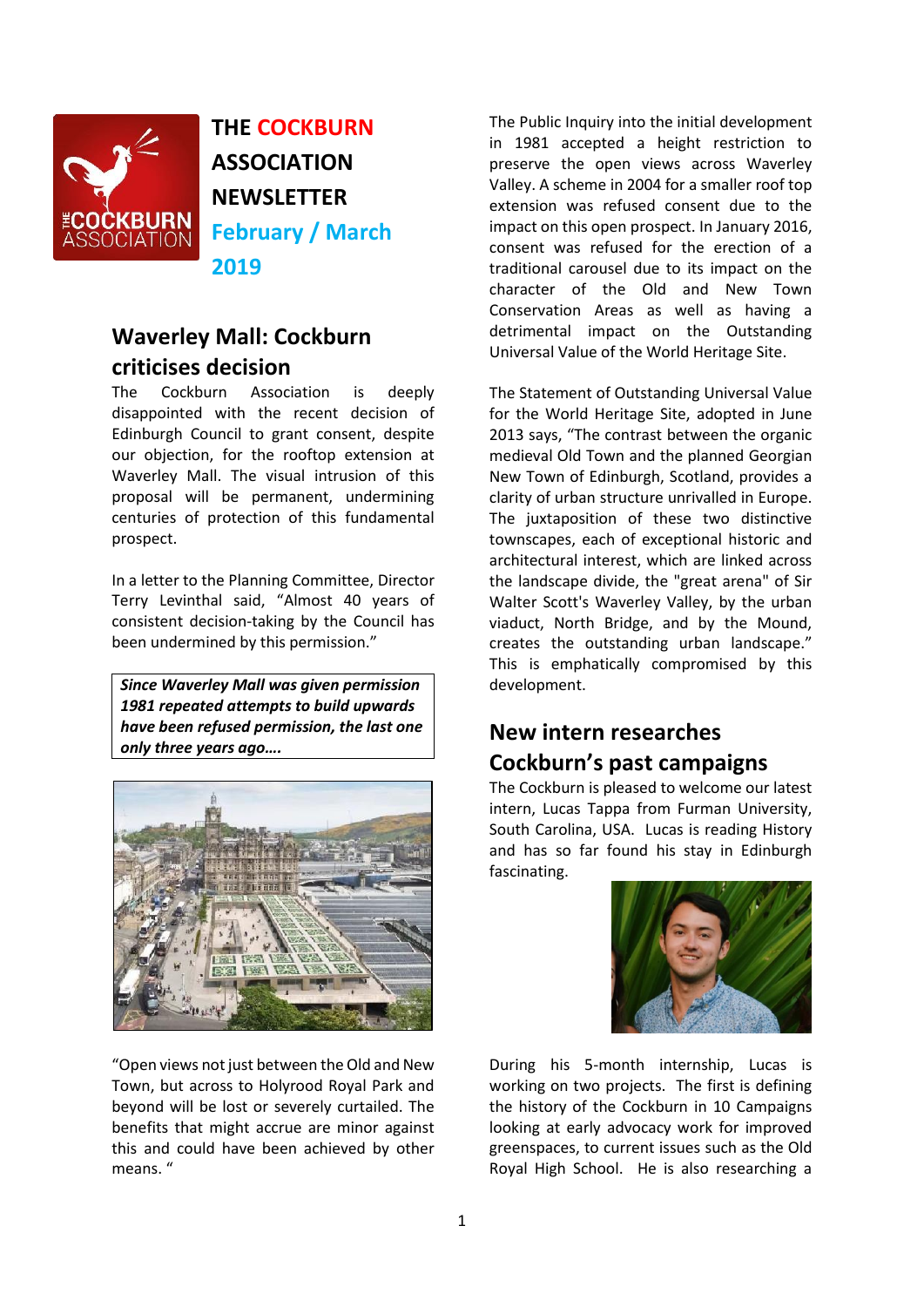possible publication defining the history of the City in 10 Buildings – no small feat! Needless to say, the short days and biting winds have been a bit of a culture shock.

# **Free events at the National Library**

Two forthcoming free events at the NLS on George IV Bridge are likely to be of interest to Cockburn members. On 20 March the landscape architect John Byrom will give a talk on "The Care and Conservation of Shared Georgian Gardens". He will link his theme to the future of "a greater and greener Edinburgh". The talk will commence at 5.30pm and places can be reserved via the Eventbrite website [\(https://www.eventbrite.co.uk/e/the](https://www.eventbrite.co.uk/e/the-care-conservation-of-shared-georgian-gardens-tickets-53644517195)[care-conservation-of-shared-georgian](https://www.eventbrite.co.uk/e/the-care-conservation-of-shared-georgian-gardens-tickets-53644517195)[gardens-tickets-53644517195\)](https://www.eventbrite.co.uk/e/the-care-conservation-of-shared-georgian-gardens-tickets-53644517195) or by phoning 0131 623 3734.



Then on 9 April in the afternoon, Cockburn Chair Cliff Hague will be in conversation with Dr. Lou Rosenburg, whose book *Scotland's Homes Fit for Heroes,* provides an in-depth and extensively illustrated account of the influence that the Garden City movement had on the development of our housing and cities between 1900 and 1939. Full details of timing and booking arrangements should be available soon from the NLS website [\(https://www.nls.uk/events\)](https://www.nls.uk/events) or again by phoning them.

Copies can be purchased for £14.99 from [www.eotdt.org](http://www.eotdt.org/) or ordered from The Word Bank, 14 Johnston Terrace, Edinburgh EH1 2PW (Payable to Edinburgh Old Town Development Trust).

## **Chair's Notes**



Trustees held an Away Day to review and develop the Cockburn's Strategy (commissioned in 2014). Quite a lot has changed within our Association since then, but Trustees reaffirmed the basic principles behind the Strategy.

We will continue to be a campaigning organisation that promotes a vision of a prosperous, healthy and sustainable Edinburgh. To this end, we are happy to work with other partners, as we have done, for example, in opposing the hotel proposals for the Old Royal High School. We also need to keep working on fund-raising to sustain and then extend our activity. Part of the Strategy is to ensure that we are realistic in the scope of our work in relation to our time and financial resources. We have not increased membership fees for about a decade, and roughly a quarter of our members are life members. Reluctantly, the Trustees have therefore decided that we should recommend an inflation-equivalent increase in subscriptions to the AGM which will be held on the evening of 6 May.

The Away Day was held in Granton. I must acknowledge that Granton is probably not a part of Edinburgh that might spring to mind when the Cockburn is mentioned. We must work harder to show that our concerns are not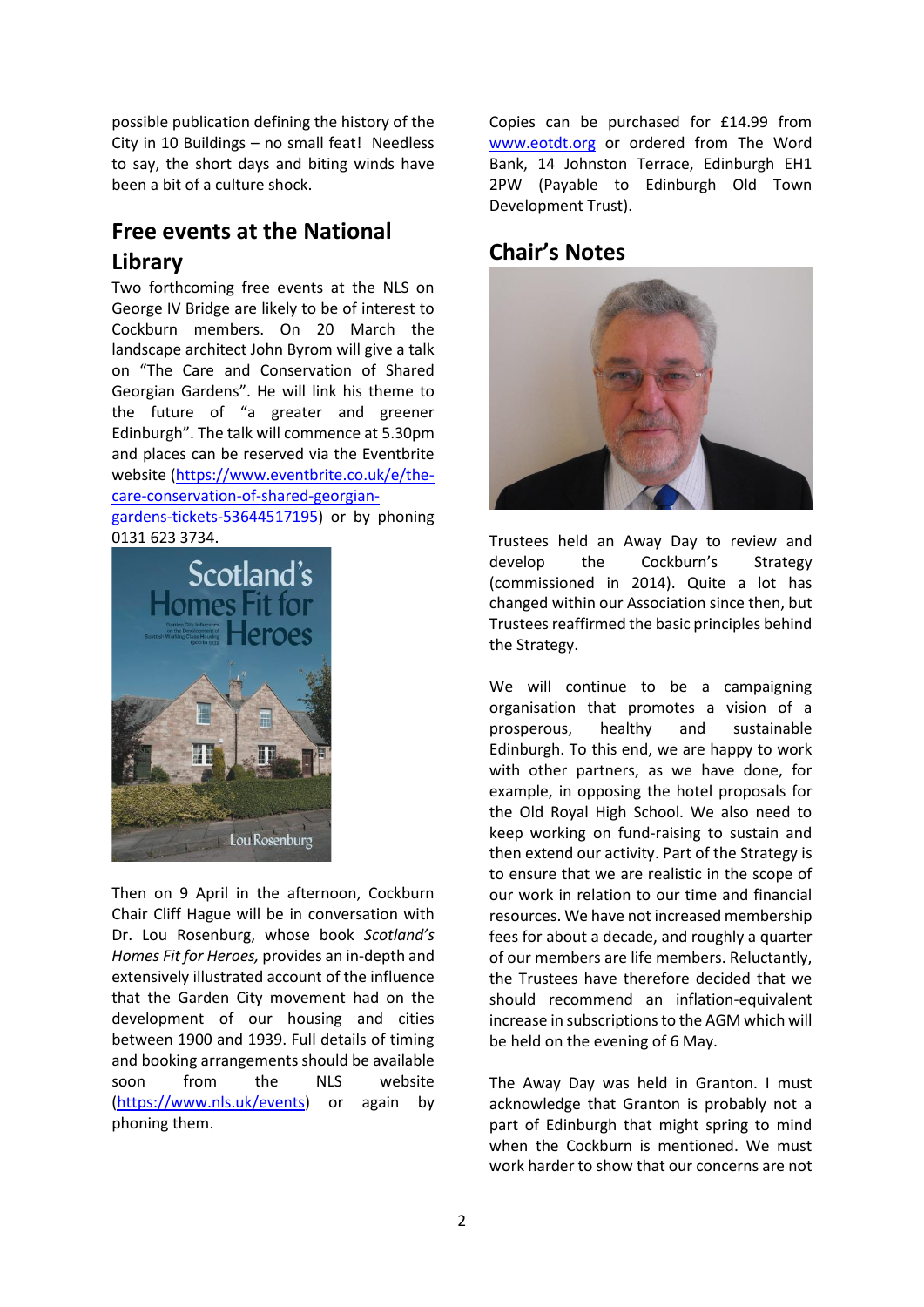confined to particular parts of the city. As the Strategy makes clear, we are "dedicated to caring for the whole of Edinburgh and its setting".

The Granton:hub, also known as Madelvic House, is a historic building that can claim to be the oldest purpose-built car factory in the UK. The Madelvic Motor Carriage Company was founded by Edinburgh City Astronomer William Peck and manufactured…. electric vehicles! What a story. Today the hub is run by volunteers, and not surprisingly they put a strong emphasis on local history. It is a place for people to meet, learn and take part in activities. Behind it is a community garden. For more info go to [www.grantonhub.org.](http://www.grantonhub.org/)

Granton has extensive tracts of brownfield land but is also cut off from the foreshore by an area of industrial and storage buildings. It also suffers from relatively poor accessibility, despite being only a couple of miles from the city centre. It has a vital role in the future of our city.

#### **Annual General Meeting**

All members are cordially invited to attend the 144th AGM of the Cockburn Association on the evening of 6 May. The venue and time have yet to be confirmed, and these will be posted in the next newsletter. The AGM will be followed by a Members' Reception.

Nominations are invited from Members wishing to serve on the Council of Trustees. Nominations must be made and seconded by Members and must include the consent of the nominee. Nominations should be sent to the Director at the Association's office at Trunk's Close, 55 High St, Edinburgh EH1 1SR, or by email to [admin@cockburnassociation.org.uk.](mailto:admin@cockburnassociation.org.uk) They should be accompanied by a personal statement by the nominee, not exceeding 250 words in length. The cut-off for receiving nominations will be **Monday 22 April at 5pm**. For further information and an informal chat, please call our Director, Terry Levinthal.

## **Trees of Concern**

Given recent problems with tree felling in the city, the Cockburn held initial discussions with Trees of Edinburgh to better coordinate action. ToE is a new campaign group with the objective to increase Edinburgh's tree cover, by growing appreciation and knowledge of trees throughout Edinburgh society.

# **Old Royal High School Update**

The major Public Inquiry into the proposed luxury hotel scheme at Thomas Hamilton's 1832 Greek revival masterpiece ended in October with our Final Statement of case being submitted in November. The Inquiry served the purpose of debunking several of the myths with this proposal, including the view that guests would be new to Edinburgh and would only come if such a hotel was built – instead, the proposal would cannibalise over 80% of its clientele from other 5\* hotels. This undermines the argument that it would be "of national significance".

The Reporters who heard the inquiry hope to have their Report and Recommendations finalised by the end of March. This will be passed to the Minister for Local Government, Housing & Planning Kevin Stewart MSP for his decision. Working with other organisations involved in the inquiry, the Cockburn is gearing up for the lobbying phase of the campaign.

The significant overrun of the Inquiry has left us about £2,000 out of pocket despite the very successful fund-raising campaign last year. We are extremely grateful to members who made donations – further support would be extremely welcome!

### **Tourist Tax**

Anyone who has experienced the City Centre in the height of the tourism season will know the challenges faced by Edinburgh by the sheer volume of visitors, which in some places is past the threshold of reasonableness. Due to our concerns about of the impact of tourism, the Cockburn supported the introduction of a nominal bedroom charge like many, many cities across the world. However, in